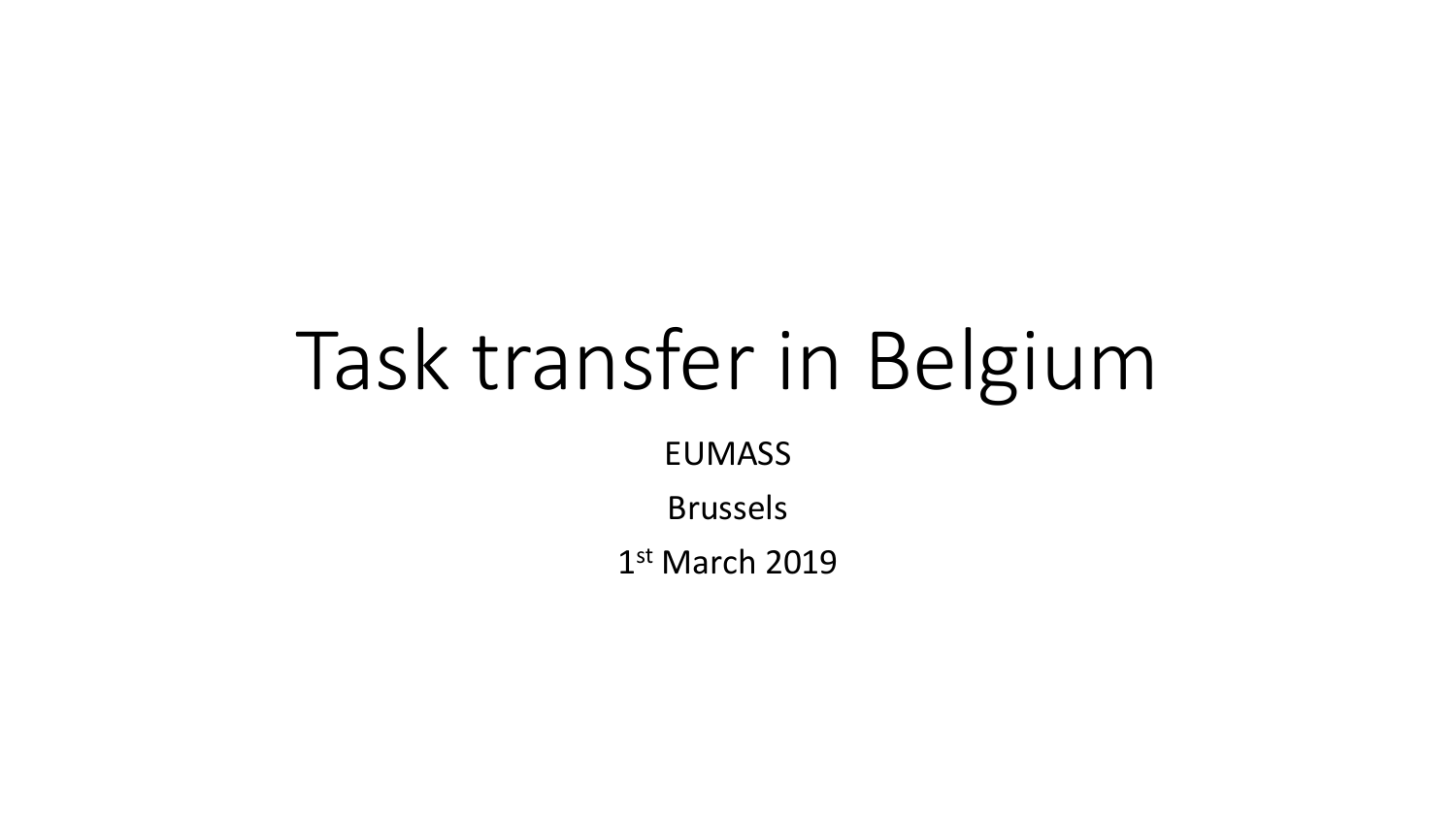

### **1. The Belgian Health care system in a glance**

- Statutory health insurance (covers 99% of the population)
- Bismarckian social security system : 62% financed by contributions
- Solidarity-based
- Co-decision consensus model (sickness funds,
- providers, employers and government)
- Independent GP's and specialists
- Free choice and access to providers
- No waiting lists
- Low prices ; high volumes
- Out of pocket payments quite high (25%)
- Expenditures rapidly growing

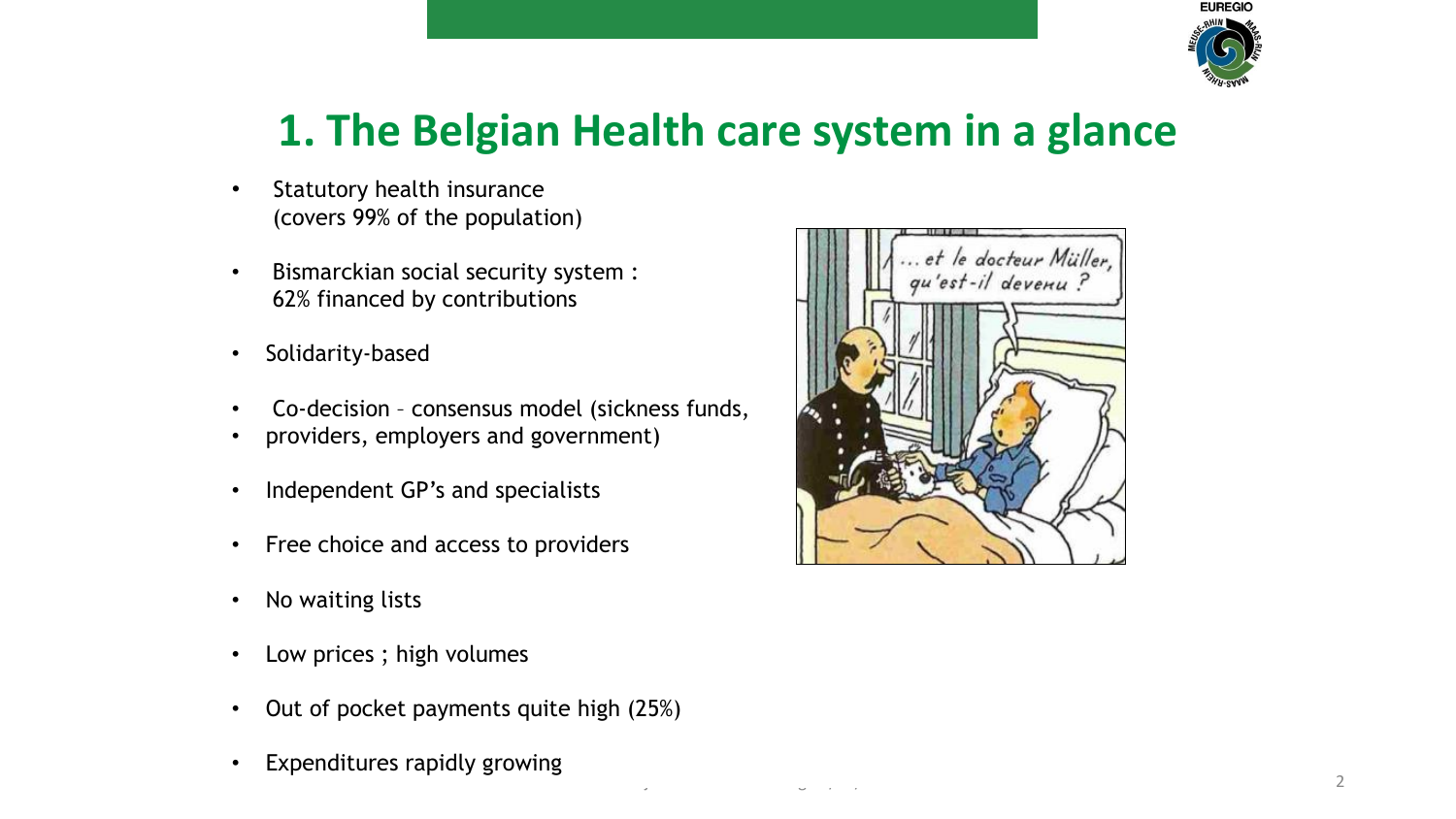## Belgian social security fulfils three functions:

- •Loss of income from employment is replaced
- •For certain social charges a supplement to the income is provided
- •Welfare benefits for those who do not have (involuntarily) a professional income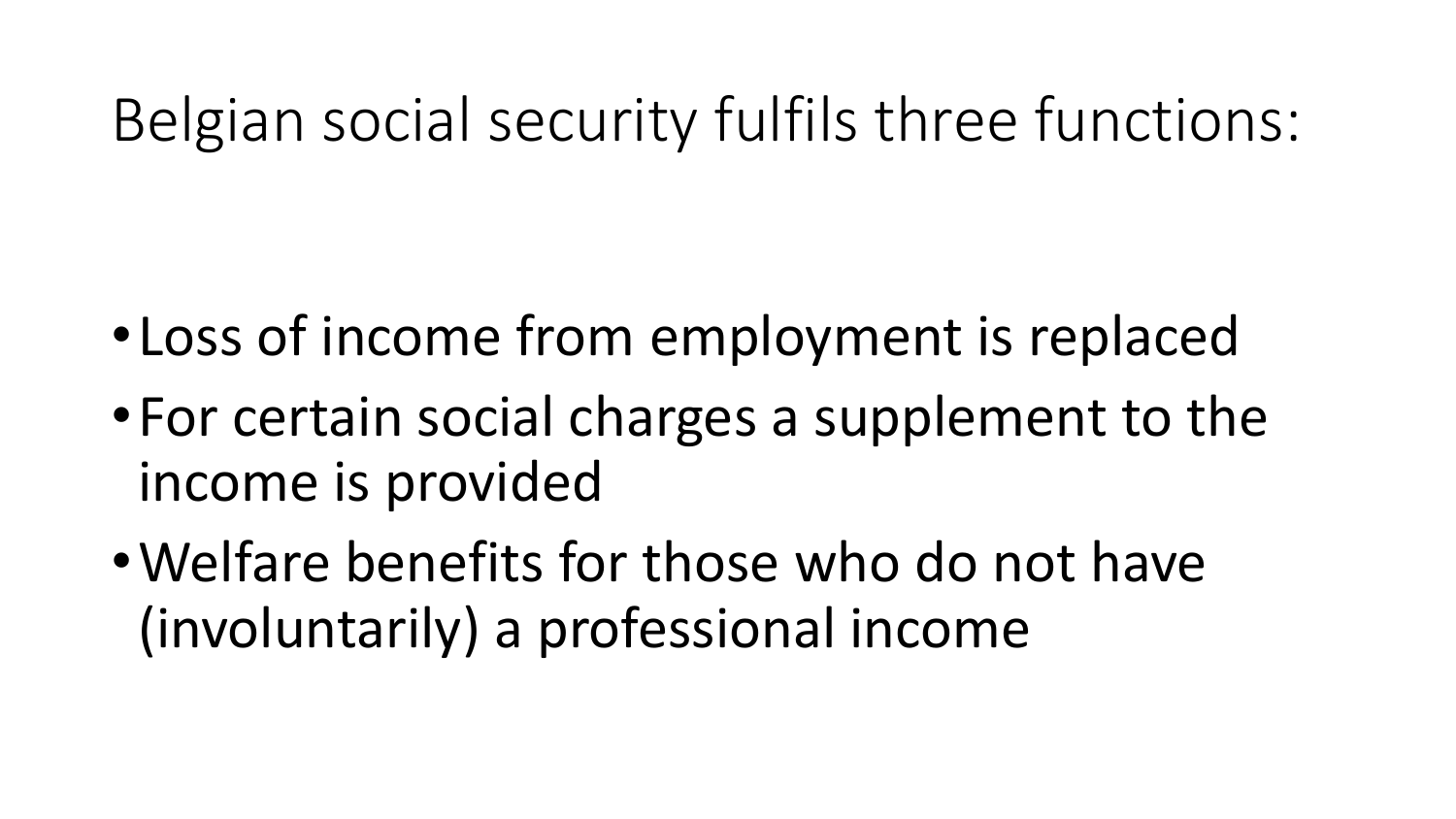

### **3. Organisation**

#### **Legal framework**

Law on mutual health insurance organisations (also named : mutual health funds or sickness funds) (1990) Law on social security (1944) Law on Health and Disability Insurance (1994)

#### **Global administration**

Ministry of Social Affairs, Public Health and the Environment The National Institute of Health and Disability Insurance (RIZIV-INAMI)

### **Implementation of health and disability**

#### **insurance**

Seven different mutual health funds coexist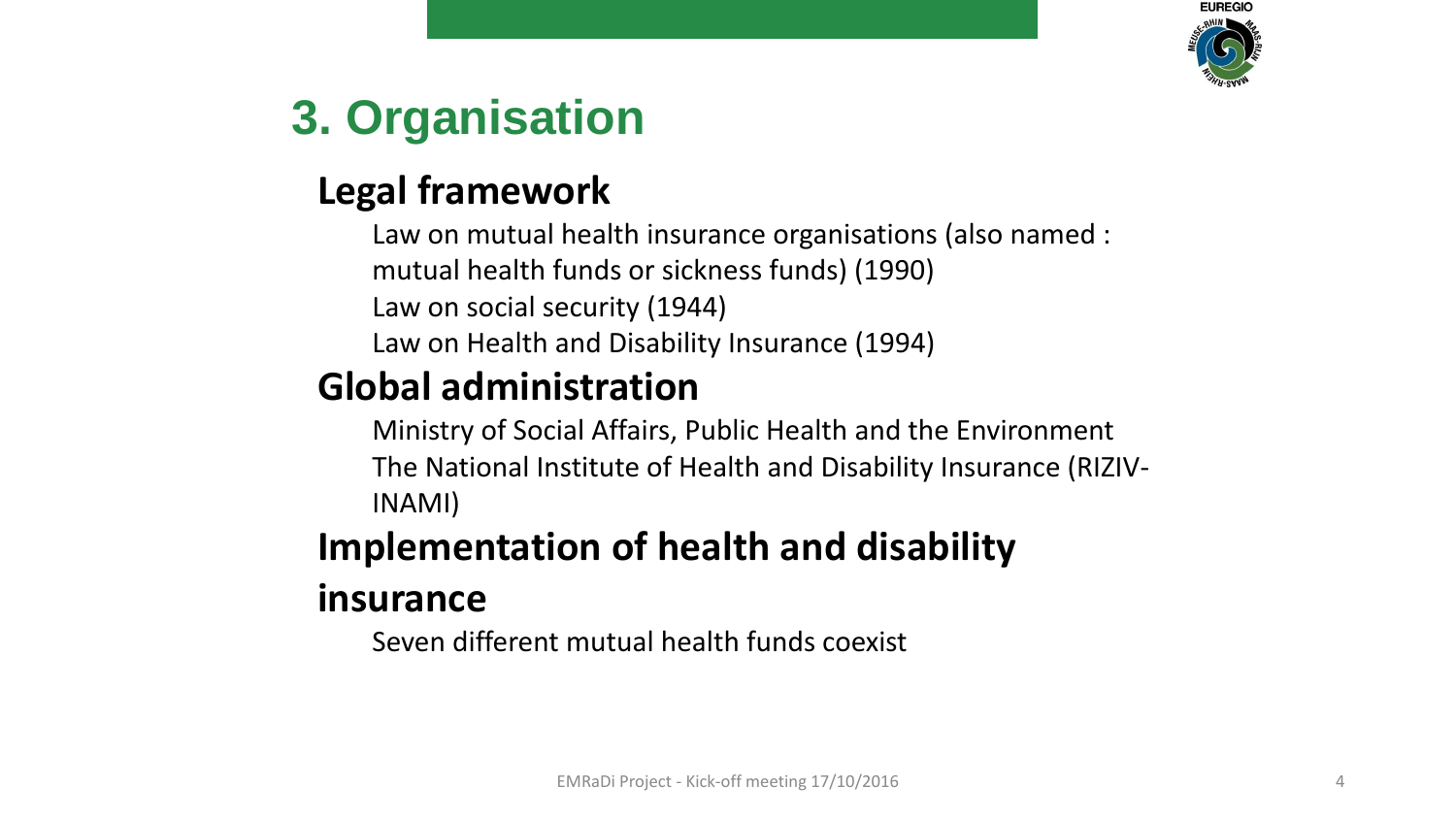

### The specific role of mutual health funds



- **Administration** of compulsory health and disability insurance
- Provision of a **range of services and benefits**  (defence of members, orthodontic care, holidays for children, homecare, …)
- Offering of **complementary health insurance** (hospitalisation insurance, minor risk insurance, benefits for children, higher dental coverage…)
- Mutual health funds as a "**movement**", i.e. an important player in civil society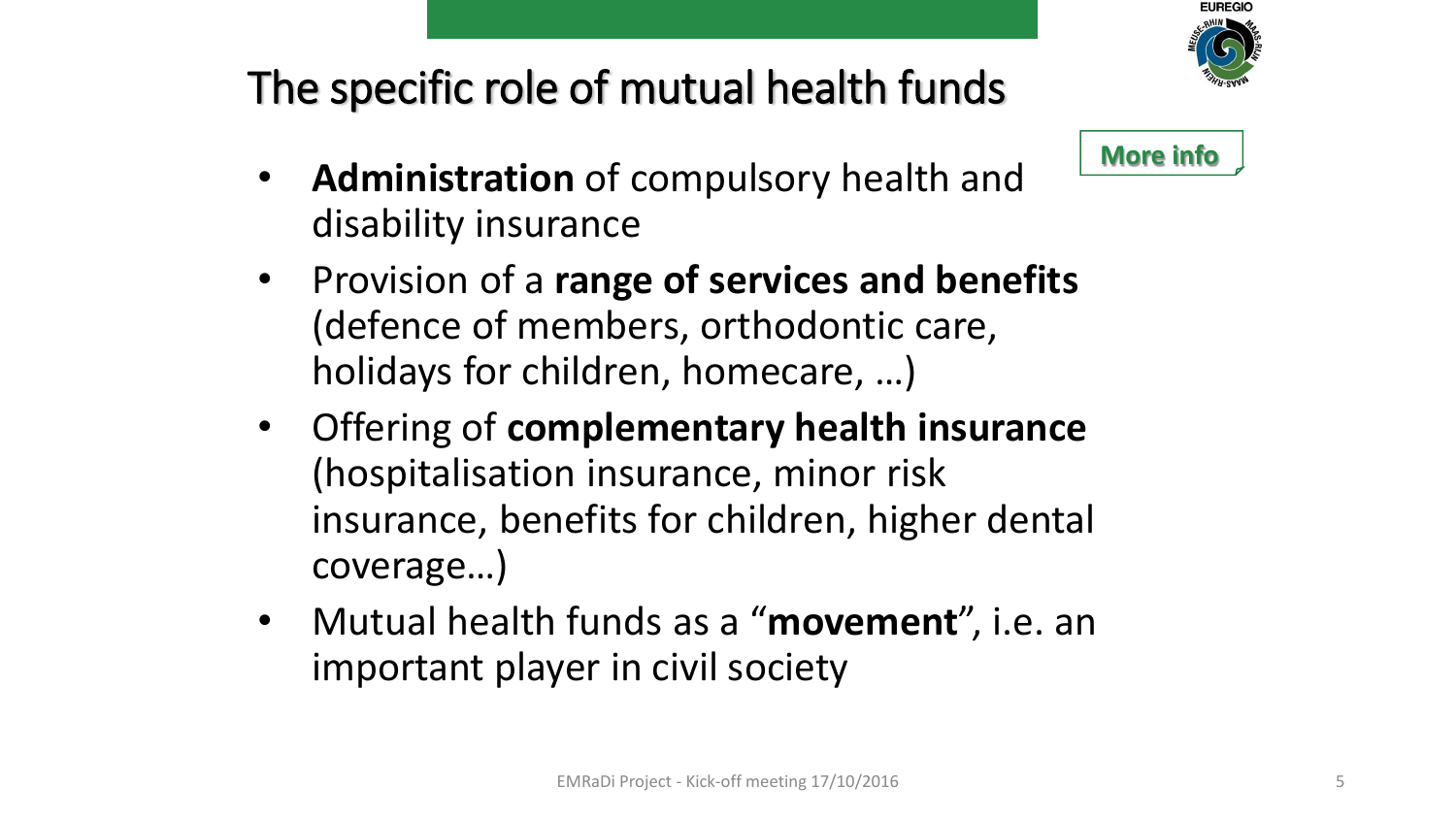### Medical advisers

- Insurance physicians
- Key role in the health insurance fund
	- assess entitlement to allowance
	- work incapacity evaluation
- Inform, evaluate, advise and provide information to
	- health insurance claimants
	- health care providers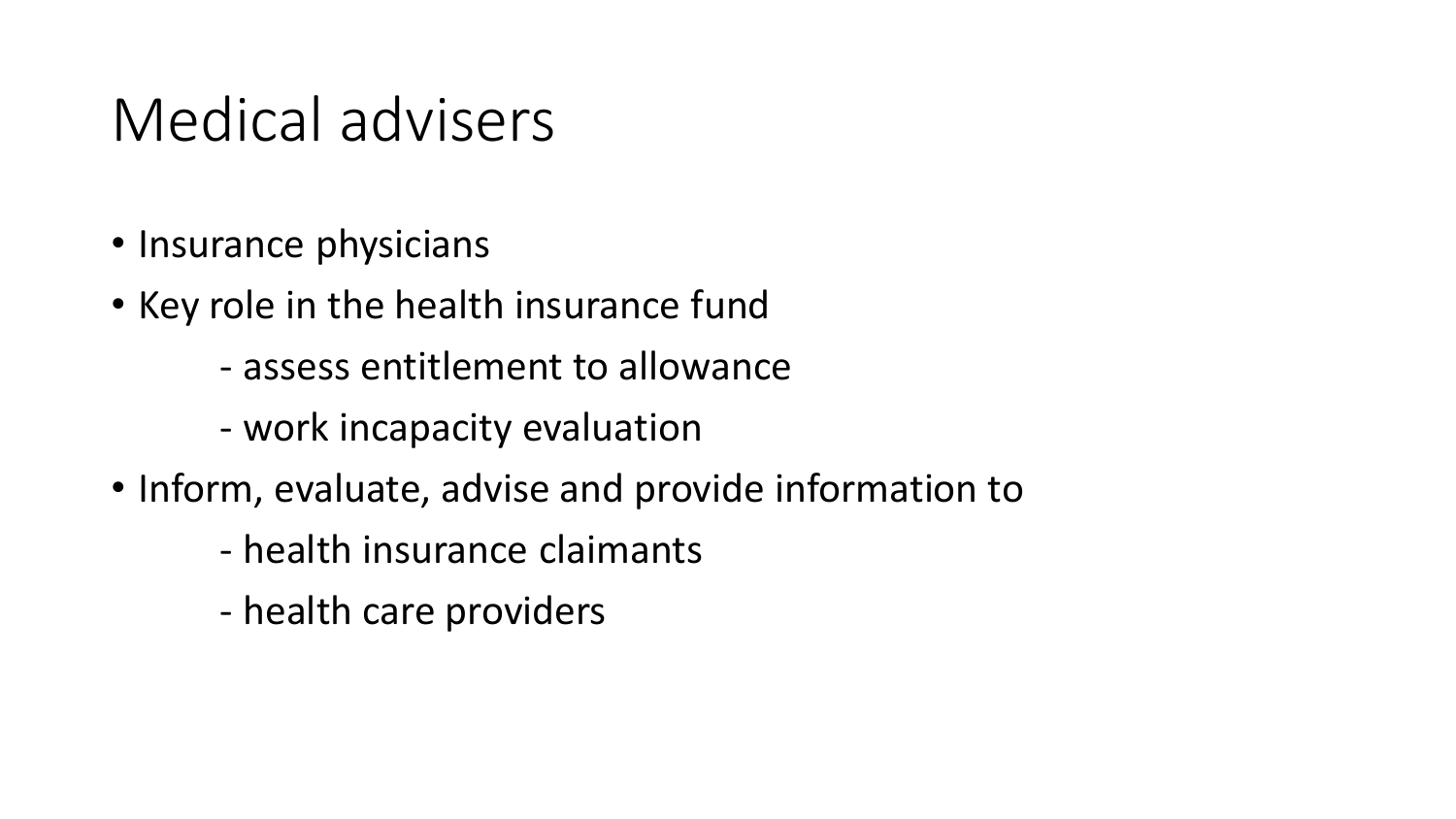## Transfer of tasks

- Ongoing process
	- national/federal level
	- regional level
- Mainly task delegation
	- nurses: general interviews
	- physiotherapists: musculoskeletal disorders
	- psychologists: psychological disorders
- Supervision by the National Institute for Health and Disability Insurance (NIHDI)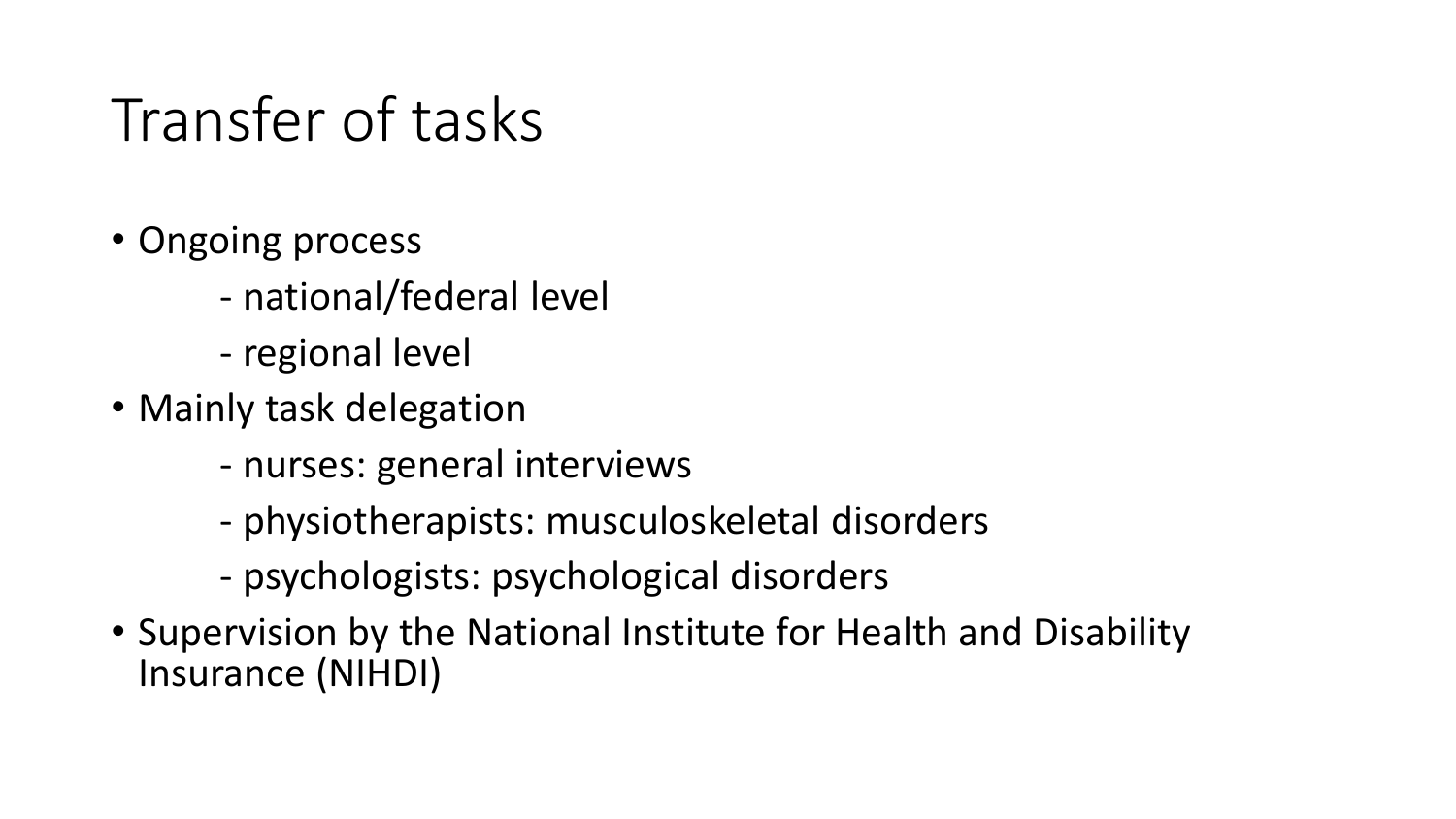## Reasons for task transfer

- Demographic effect
- Shift from physical to mental problems
	- more complex pathological situations
- Sociocultural evolutions
	- jurisdictionalisation, linguistic problems
- New tasks concerning vocational rehabilitation
	- affects cooperation with GP's and OHP's
- Institutional developments (transfer of matters to regional authorities)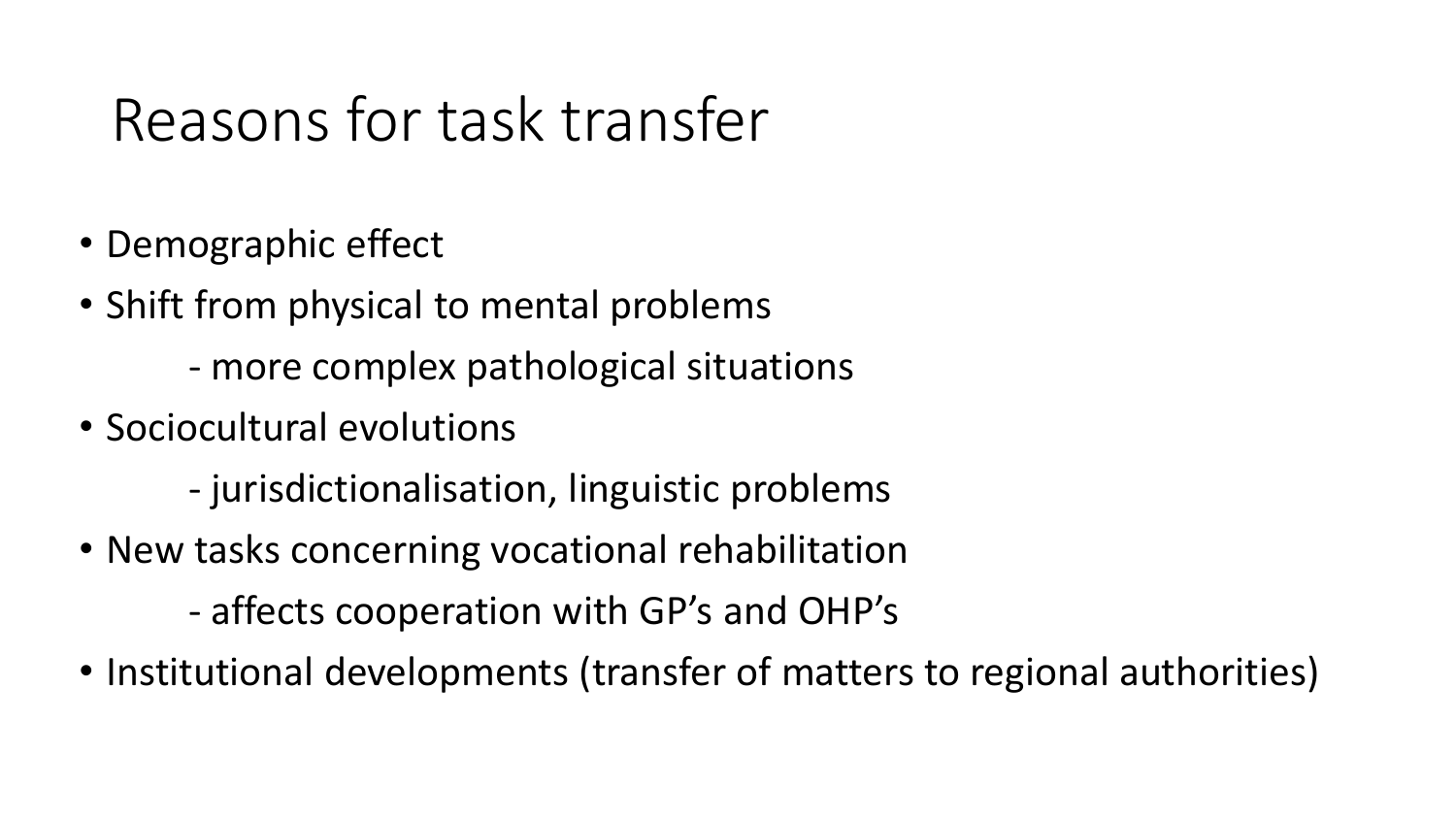## Shortage of insurance physicians

- Work incapacity / health care assessments:
	- more complex
	- more time-consuming
- Decreasing job satisfaction
	- job content is outdated
	- conflicts with the clinical world
	- salary backlog (vs. GP)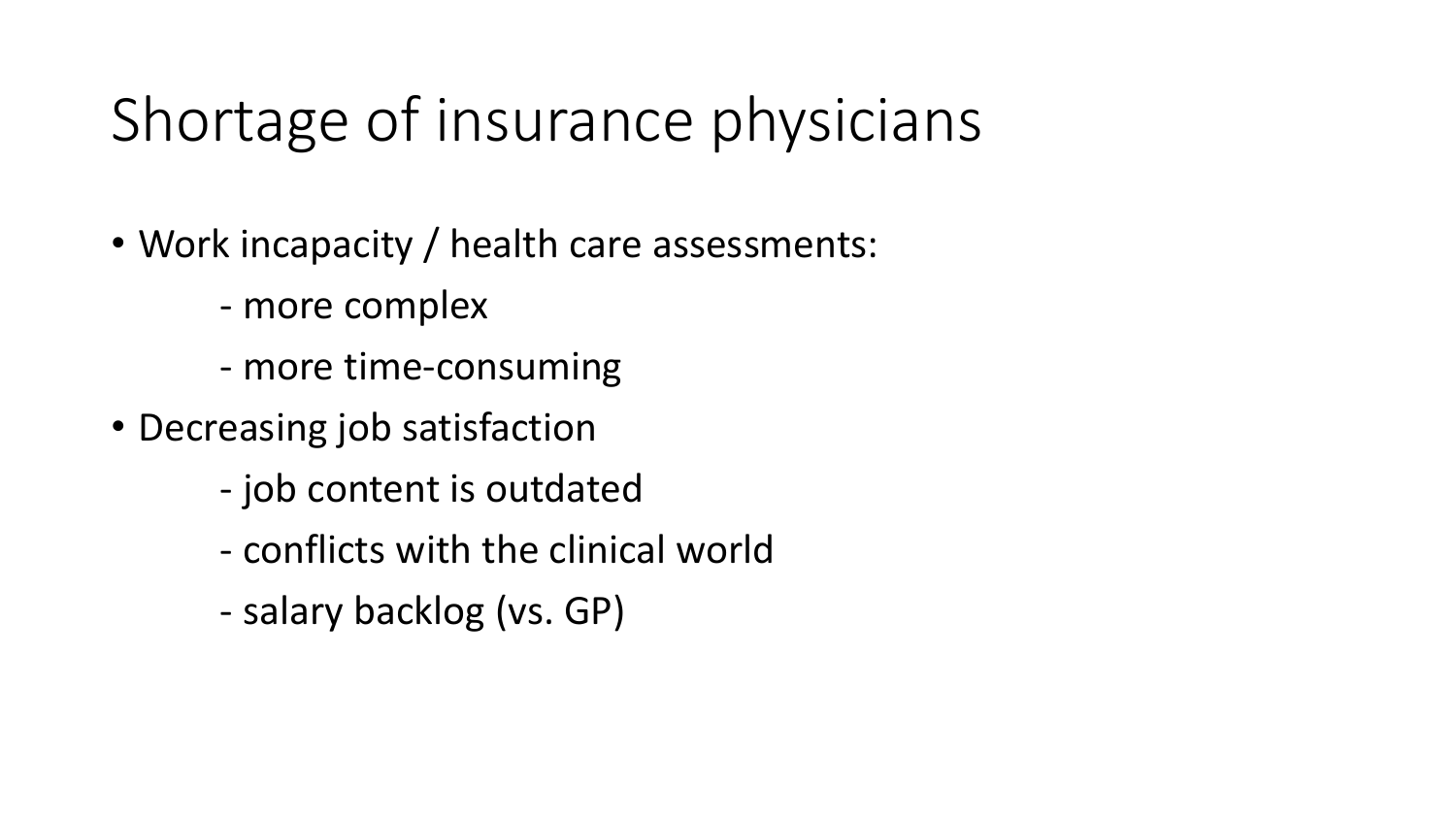## Multidisciplinary teams

- The insurance physicians directs a team of
	- paramedical staff
	- other health professions
	- social workers
	- employment advisers
	- ability managers
	- administrative staff